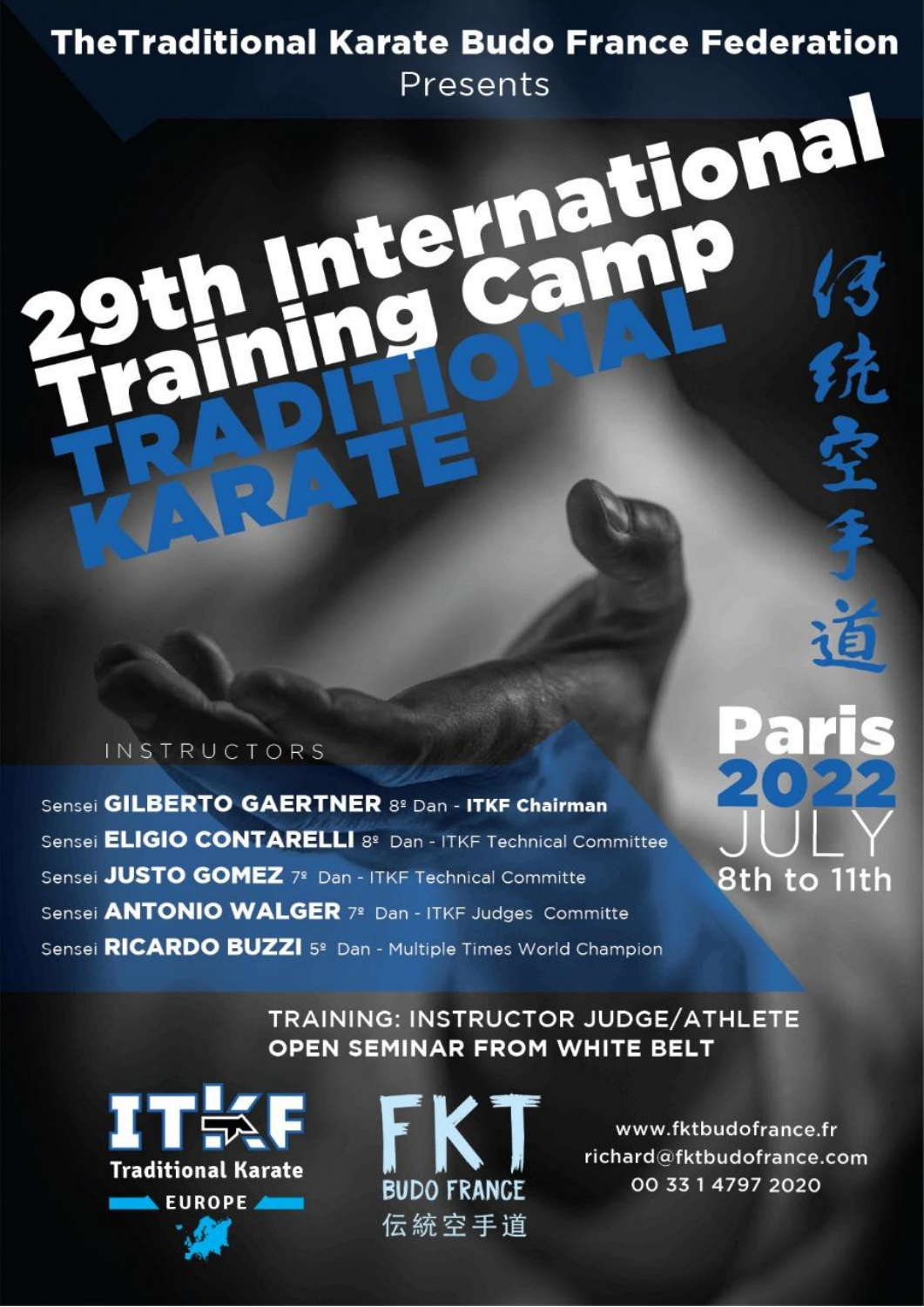#### **Traditional Karate**

**As an art of self-defense**, it evolved in Japan.

**Based on Budo philosophy and principles**, its teaching is directed to human development physically, mentally and spiritually.

#### **Values**

**Respect ▪ Non-violence ▪ Humility ▪ Courage ▪ Fidelity ▪ Generosity**

### **France**

**As an ITKF Member**, FKT BUDO FRANCE is the sole representative of Traditional Karate in France.

Its aim is to popularize the art of Traditional Karate, **spreading the values and benefits of Japanese Budo on health and education.**

は乱空



### **INFORMATION PACKAGE**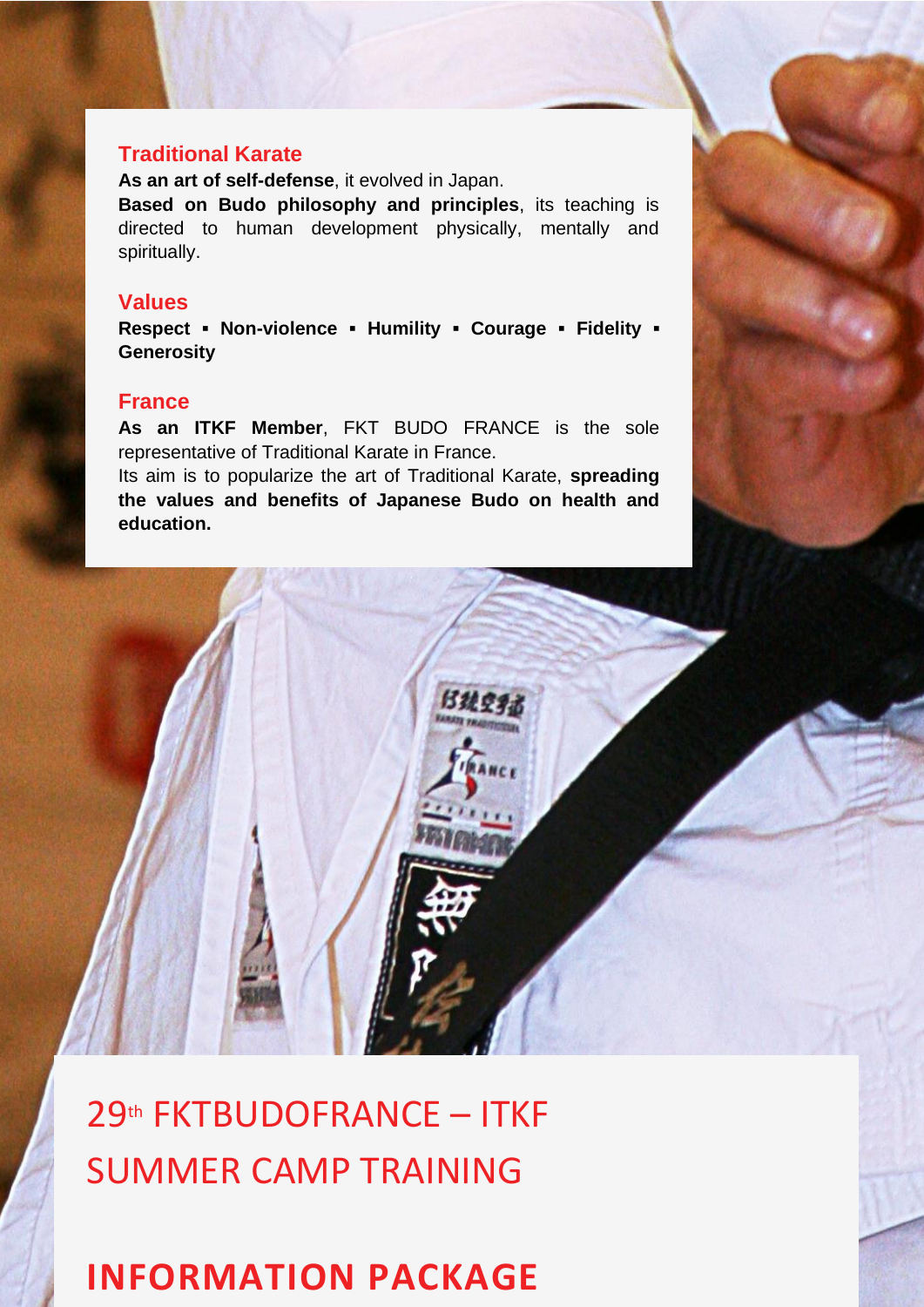# **2022 EDITION**

ITKF has established a historic new Traditional Karate training system based on Budo philosophy and fundamental principles, supported by evidence and research of sports science. The FKT BUDO FRANCE summer camp offers a unique program that incorporates, in one total package, the new Traditional Karate training system and competition based on Budo, regardless of style.

#### **1. General course**

Traditional Karate principles applied to techniques in general using the new system.

#### **2. Master course**

Applied Traditional Karate principles as educational art and Budo in training, education and judging.

## **INSTRUCTORS**

**With the presence of Sensei Gilberto Gaertner, ITKF Chairman and other international instructors.**

## **PARTICIPATION REQUIREMENTS**

- → **The general course** is available to **all students, regardless of age and rank.**
- → **The Master course** is available to students with a **minimum of 1 st Kyu**.
	- 1. Participants under 18 cannot attend the seminar without an adult authorization form. The FKT BUDO FRANCE shall not be held responsible for taking care of persons under 18.
	- **2. All participants must have valid international insurance.**

### **GENERAL SCHEDULE**

Thursday, **July 7th**

Arrival and registration (central dojo)

Friday, **July 8 th –** Monday, **July 11th** Master's program and technical qualification courses General course

Tuesday, **July 12th**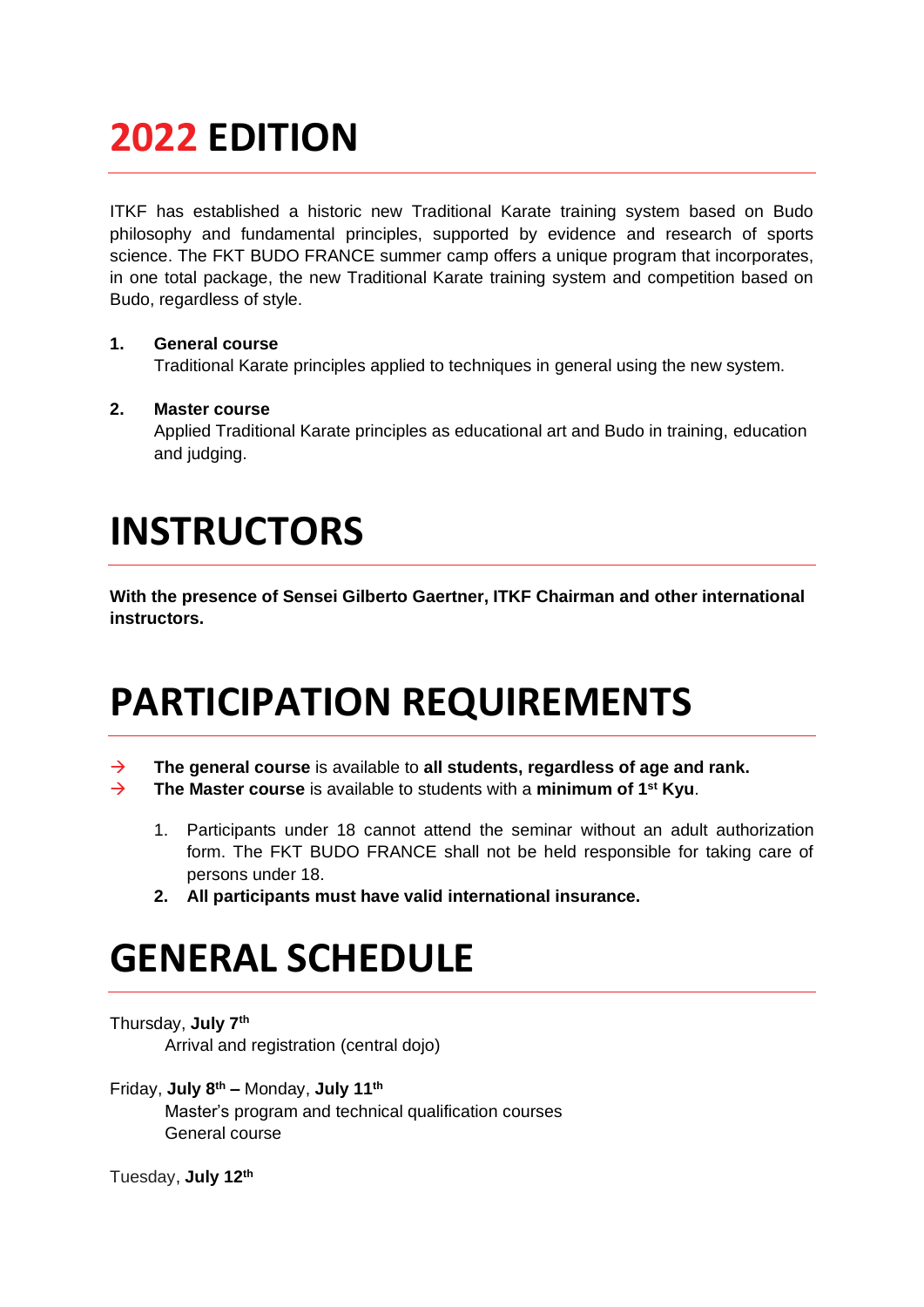#### Departure

*\* Training timetable will be given at a later moment*

#### **Place: Central dojo Institut El Marhomy**

46, rue des rigoles - 75020 Paris / subway line 11 (Jourdain)

**Training :** Gymnasium Maryse Hilsz, 34 rue Maryse Hilsz – 75020 Paris



### **FEES**

| $\rightarrow$ | <b>General course</b>                                                       | 100€ / person |
|---------------|-----------------------------------------------------------------------------|---------------|
| $\rightarrow$ | <b>Master's course and general course</b> (morning + afternoon)             | 150€ / person |
| $\rightarrow$ | <b>General course for children</b> (child from 7 years old to 11 years old) | 70€ / person  |

#### **Remark :**

Above participation fees shall be paid at the registration on June  $8<sup>th</sup>$  2022 with a 100 $\epsilon$  down payment made before **June 8th** (details below).

## **ACCOMODATION**

**Hotel list in the annex or possibility of staying at the central dojo**: 50€ for 5 nights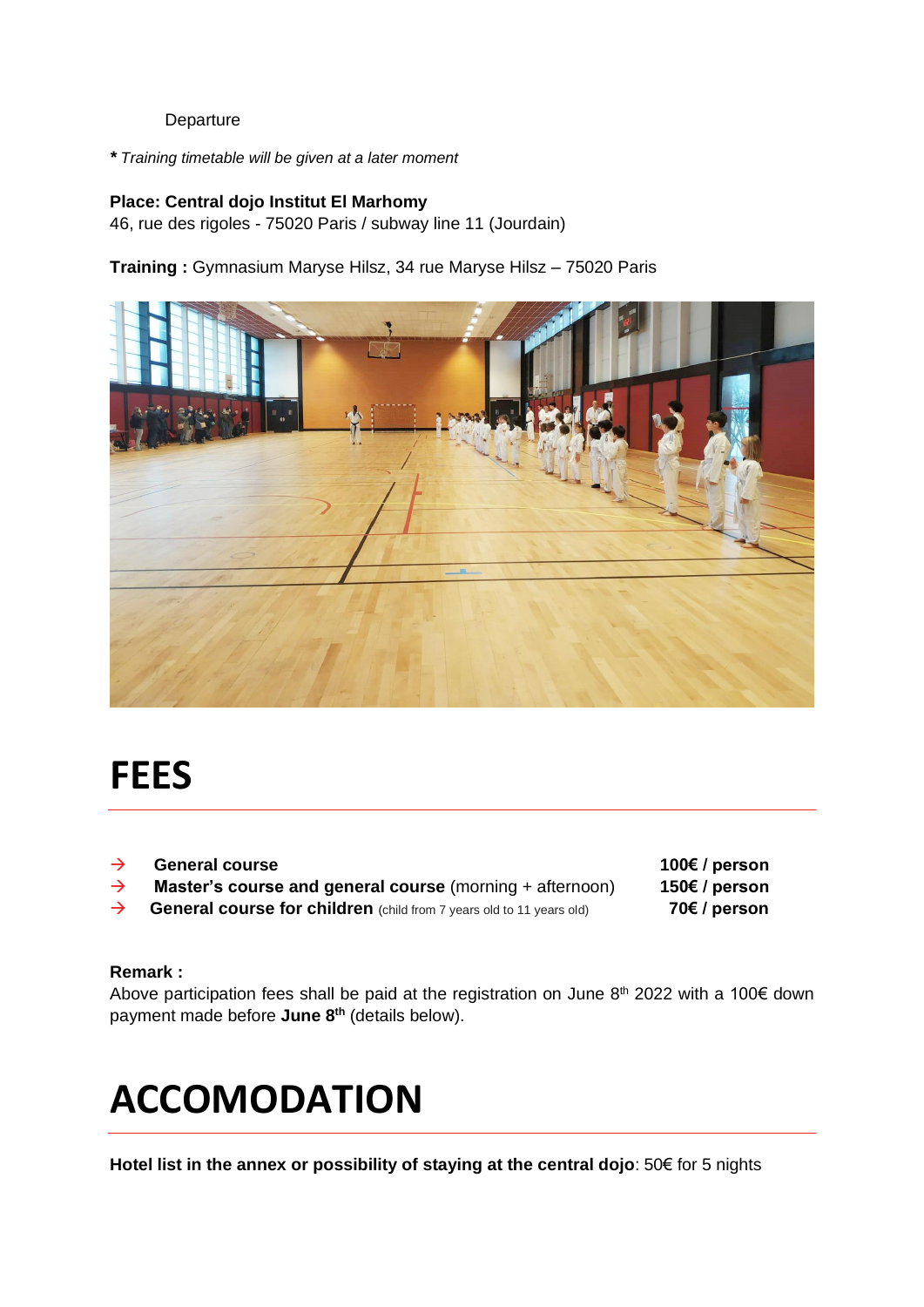# **EXAMS**

- $\rightarrow$  Kyu ranking
- $\rightarrow$  Dan ITKF ranking
- → Instructors, Coaches and Judges FKTBUDOFRANCE ITKF

## **EQUIPMENT**

- $\rightarrow$  Federal passport
- $\rightarrow$  Whistle for the judges course
- $\rightarrow$  Notepad and pen (note taking recommended)

### **REGISTRATION**

Thursday July 7 th, 2022 **between 12:30pm and 7:30pm at the central dojo**.

# **RESERVATION AND PAYMENT**

**Send your reservation on the attached Application Form by e-mail:** richard@fktbudofrance.fr and **transfer the down payment of 100€ + 50€ for the accommodation at the central dojo, non-refundable, via bank by June 8th 2022.**

#### **Payment of the total amount should be transferred to the following account:**

| Name of beneficiary:    | FEDERATION DE KARATE TRADITIONNEL ET ARTS      |  |
|-------------------------|------------------------------------------------|--|
|                         | MARTIAUX ASSIMILES EN FRANCE - FKTAMAF         |  |
| Address of beneficiary: | 50 RUE DES RIGOLES - 75020 PARIS, FRANCE       |  |
| Name of bank:           | <b>CCM PARIS 20 ST FARGEAU - CREDIT MUTUEL</b> |  |
| Address of bank:        | 167, AVENUE GAMBETTA - 75020 PARIS, FRANCE     |  |
| Bank account:           | 29425641                                       |  |
| BIC:                    | CMCIFR2A                                       |  |
| IBAN:                   | FR76 1027 8060 5000 0294 2564 171              |  |
| Title:                  | « 2020 FKTAMAF SUMMER CAMP                     |  |
|                         |                                                |  |